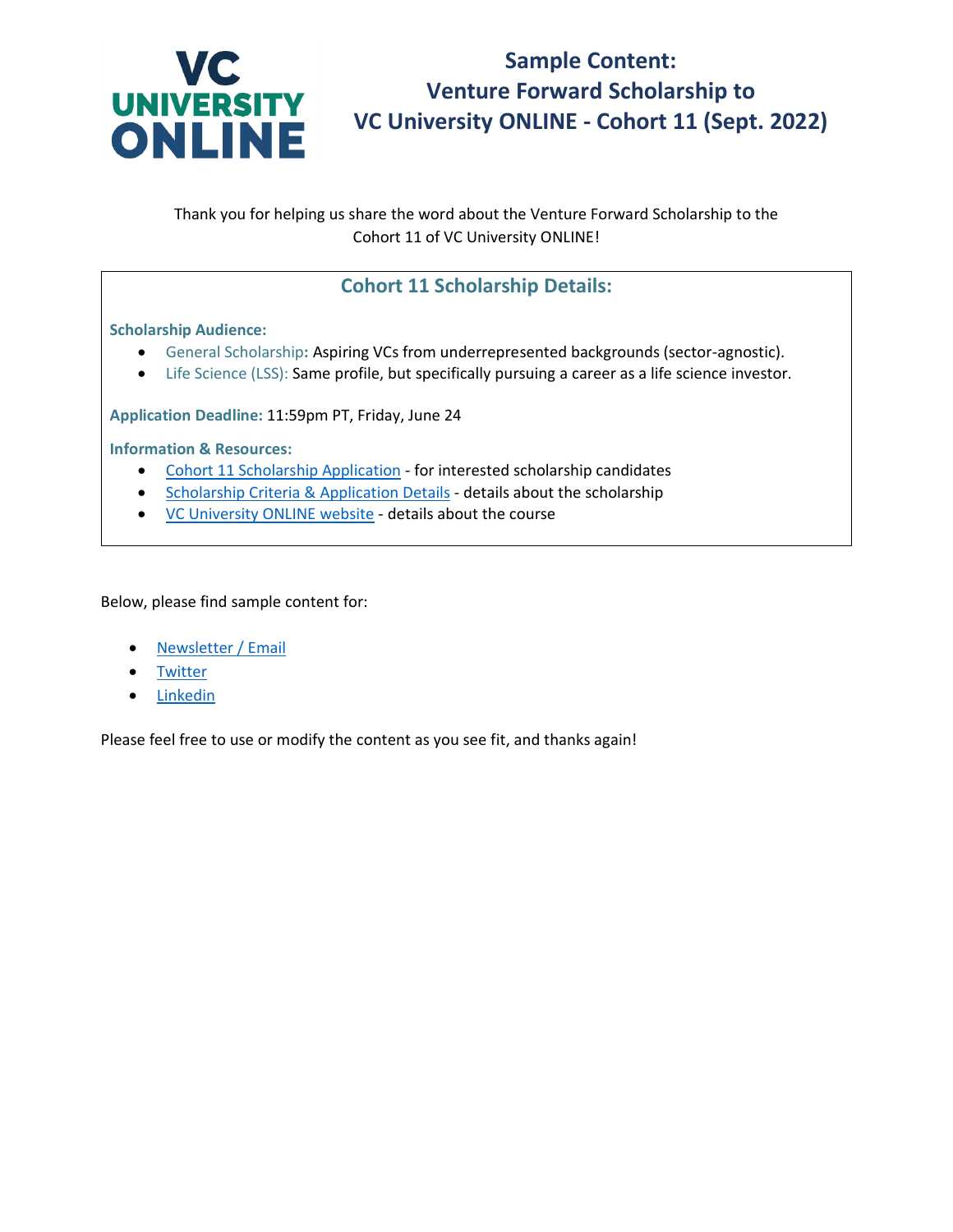## <span id="page-1-0"></span>**Newsletter/Email Blurb:**

### **Option 1: General**

Cohort 11 of [VC University ONLINE,](https://venturecapitaluniversity.com/online-course/) the certificate course created by NVCA, Venture Forward, and Startup@BerkeleyLaw, begins September 1. Venture Forward is offering a limited number of [full](https://venturecapitaluniversity.com/scholarship/online/)  [scholarships](https://venturecapitaluniversity.com/scholarship/online/) to aspiring and early-career VCs from underrepresented backgrounds. This scholarship covers course tuition (\$1500) and includes dedicated office hours, as well as a curated 3-month mentorship component. Th[e application](https://forms.gle/63DU5zjQEdGKK3nT6) takes no more than 30 minutes. Apply by Friday, June 24!

## **Option 2: Life Science Scholarship (LSS) version**

Cohort 11 of [VC University ONLINE,](https://venturecapitaluniversity.com/online-course/) the certificate course created by NVCA, Venture Forward, and Startup@BerkeleyLaw, begins September 1, 2022. Venture Forward is proud to offer a limited number of [full scholarships](https://venturecapitaluniversity.com/scholarship/online/) to aspiring and early-career VCs from underrepresented backgrounds, which covers the course tuition (\$1500) and includes dedicated office hours and a curated mentorship component. The scholarship also offers a dedicated track for aspiring life science investors, with sector-specific resources. The [application](https://forms.gle/63DU5zjQEdGKK3nT6) takes no more than 30 minutes. Apply by Friday, June 24!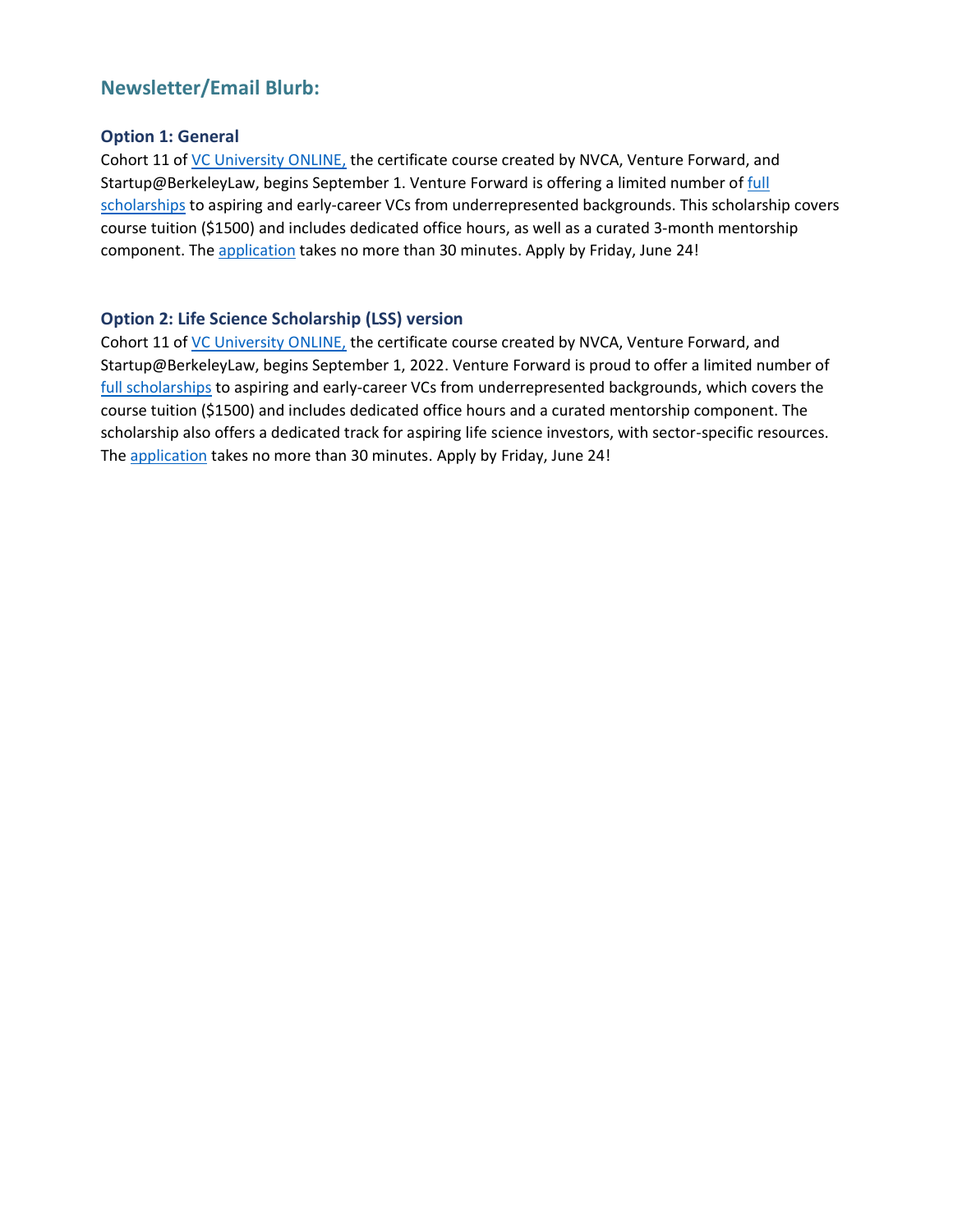## <span id="page-2-0"></span>**Twitter Content:**

#### **Option 1: General**

#VCUniversity is a foundational certificate course on venture finance run by @NVCA, @startupberklaw + @VCForward.

The next course starts 9/1 and FULL scholarships are available to underrepresented, aspiring VCs!

Deadline to apply: Friday, 6/24 <https://venturecapitaluniversity.com/scholarship/online/>

### **Option 2: General**

Aspiring / early-career VCs from underrepresented backgrounds:

@VCForward is offering full scholarships to the next #VCUniversity course, which covers program tuition and provides dedicated mentorship and office hours.

Learn more + apply by Friday, 6/24:<https://venturecapitaluniversity.com/scholarship/online/>

#### **Option 3: LSS-Specific**

.@VCForward's scholarship to #VCUniversity offers a specialized track for underrepresented investors pursuing careers as life science VCs. The LS scholarship (LSS) includes tuition, mentorship and more.

Learn more + apply for Cohort 11 by Friday, 6/24: <https://venturecapitaluniversity.com/scholarship/online/>

#### **Option 4: Past Demographics (thread)**

Aspiring / early-career VC from an underrepresented background?

@VCForward is offering full scholarships (including a dedicated life science track) to Cohort 11 of #VCUniversity ONLINE.

<https://venturecapitaluniversity.com/scholarship/online/>

In Cohort 10, #VCUniversity scholarships were awarded to 41 talented recipients (21 of whom participated in the life science track).

90% of the recipients identify as POC, 59% are women or non-binary, and together, they represent 18 different states.

<https://ventureforward.org/meet-the-scholarship-recipients-of-cohort-10/>

If this sounds like you, and you're interested in a @VCForward scholarship to Cohort 11 of #VCUniversity, apply by Friday, June 24:

<https://forms.gle/63DU5zjQEdGKK3nT6>